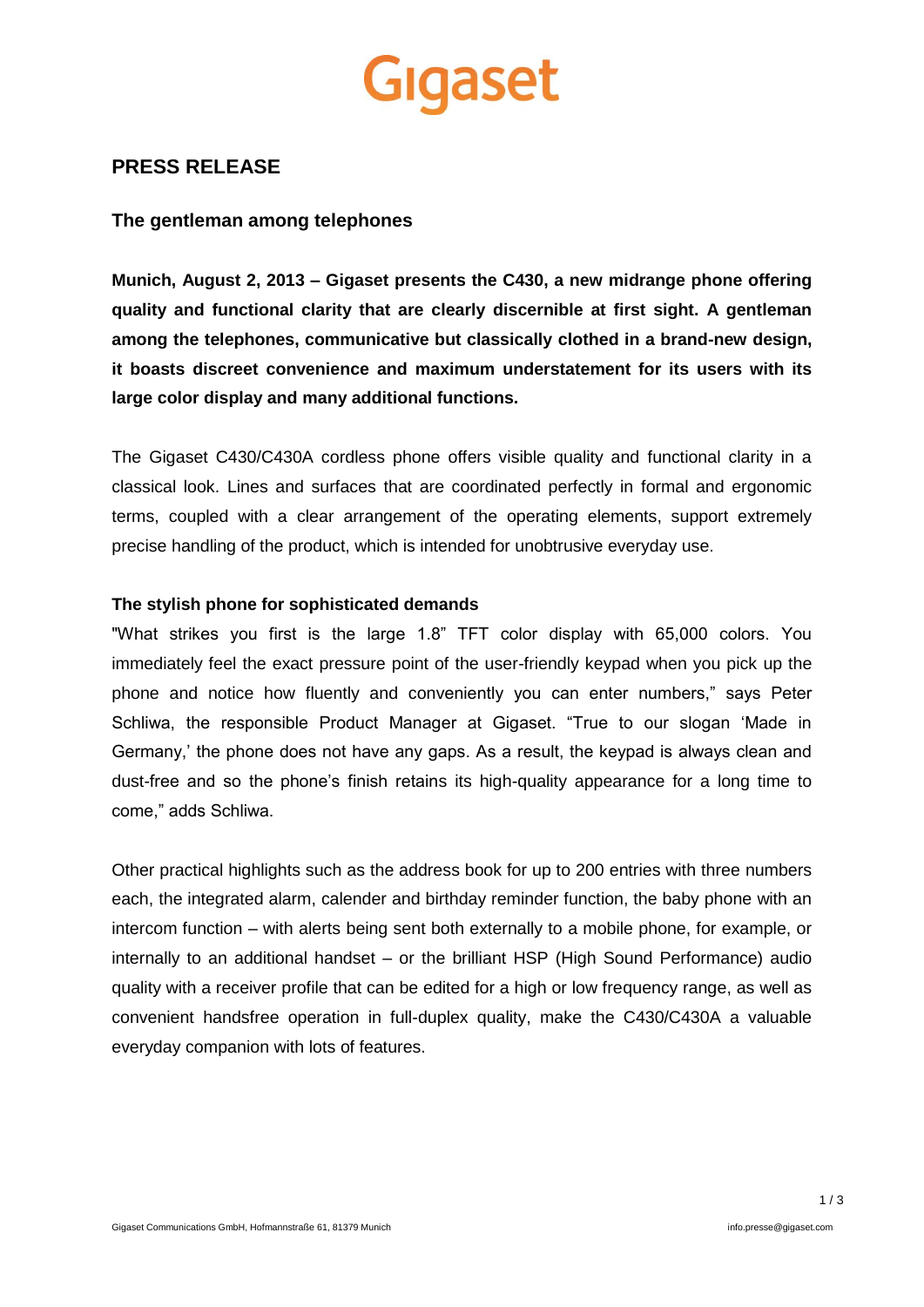### **Ergonomics starts with the design**

The high-quality surface is achieved by means of a special film technique at Gigaset's factory in Germany – compared with lacquering, this is especially resistant and also offers pleasant haptics and a clean and homogeneous material design. The clear design line of the Gigaset C430/C430A also extends to the user interface, which is easy to use and in terms of graphics offers no-frills beauty. A select range of ringtones ensures the phone can be tailored perfectly to individual preferences and uses.

### **Convenient answering machine**

The Gigaset C430A, the version with an answering machine, comes with a generous operating panel on the base station, keys that can be used accurately and a display for indicating stored messages. The answering machine can store up to 30 minutes of messages. To enhance user convenience, it has a recording and indicator function and can be programmed to be activated and deactivated at the times the user desires. The answering machine can be operated from the base station itself or directly from the handset.

### **A gentleman also in terms of environmental protection**

The C430/C430A is also part of the large portfolio of green home innovations from Gigaset, which help make the midrange model an environmentally-friendly and sustainable solution. ECO DECT models such as the A430/A430A offer the familiar Gigaset ECO mode, which when activated reduces transmitting power by up to 80%. The A430/A430A also supports ECO Plus mode, which even turns off the transmitting power completely and so makes the phone radiation-free while in standby – even when the handset is not in the base station or multiple handsets are in use simultaneously.